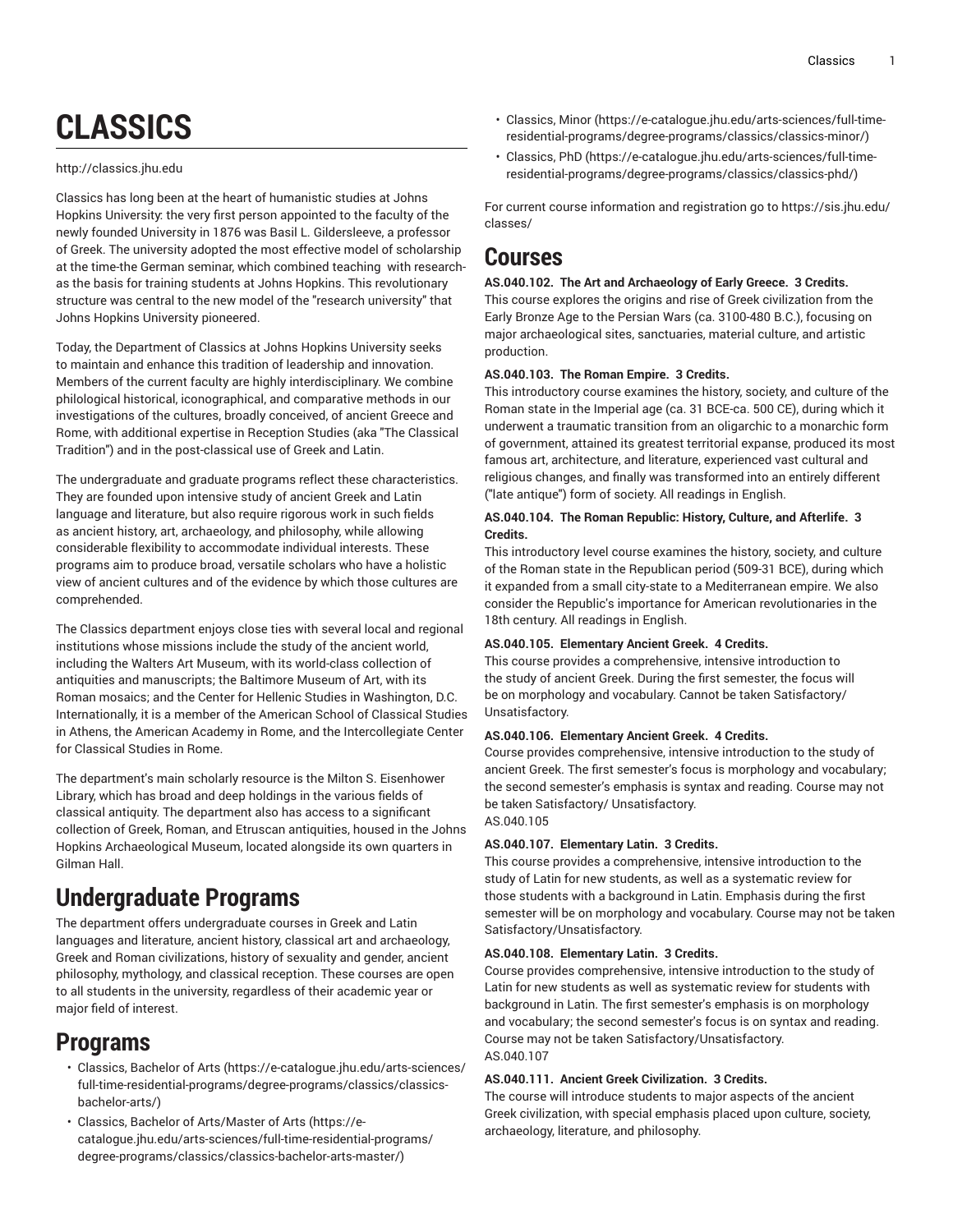## **AS.040.114. Science Fiction Before the Modern Era: Exploring the Ancient Scientific. 3 Credits.**

Science Fiction has classically been considered a product – and even a hallmark – of the modern world. But this course opens up the world of ancient scientific fictions. From philosophical myth and utopia to the imaginary worlds of fantastical travelogues and novelistic adventures in outer space, these narratives take us deep into the scientific imagination of the ancient Greeks and Romans. We will examine how these invented worlds reflected critically and creatively on aspects of contemporary society, including political and cosmic structures; conflicts between religion and philosophy; death and the after-life; the body, sexuality and technology. We will also examine the influence these fictions had on lunar narratives of the (early) modern period, including Kepler's Dream and Richard Adams Locke's great lunar hoax of 1835.

## **AS.040.121. Ancient Greek Mythology: Art, Narratives, and Modern Mythmaking. 3 Credits.**

This course focuses on major and often intricate myths and mythical patterns of thought as they are reflected in compelling ancient visual and textual narratives. Being one of the greatest treasure troves of the ancient world, these myths will further be considered in light of their rich reception in the medieval and modern world (including their reception in the modern fields of anthropology and philosophy).

## **AS.040.126. Religion, Music and Society in Ancient Greece. 3 Credits.**

Emphasis on ancient Greek ritual, music, religion, and society; and on cultural institutions such as symposia (drinking parties) and festivals.

## **AS.040.129. Reading Homer's Odyssey. 3 Credits.**

This course aims to provide an in-depth exploration of Homer's Odyssey (in translation). We will study the poem's roots in a tradition of ancient oral poetry, gain a fuller understanding of how it was interpreted within different historical contexts, and examine the poem's fascination with topics such as gender, class, tales of exploration and colonization, truth and lies and identity.

## **AS.040.145. Story and Argument from Homer to Petrarch. 3 Credits.**

Stories entertain us, but we also tell them to make a point. This course will explore the ways that stories were used to make points by Greek and Latin authors from Homer to Petrarch, while also looking at, and comparing them to, the techniques of argument contemporaneous thinkers were developing. This is a course about narrative and rhetoric but also about how and in what way stories matter.

## **AS.040.152. Medical Terminology. 3 Credits.**

This course investigates the Greek and Latin roots of modern medical terminology, with additional focus on the history of ancient medicine and its role in the development of that terminology.

## **AS.040.204. Greek Myth and Anime: Cross-cultural Concepts of Man and Divinity. 3 Credits.**

This course will examine the reception of the Classics in Japanese popular culture anime. We will view how characters, creatures, and beings from Greco-Roman myth are presented in anime, with special attention to concepts such as human beings, humanity, and divinity. Dean's Teaching Fellowship course.

Area: Writing Intensive

## **AS.040.205. Intermediate Ancient Greek. 3 Credits.**

Reading ability in classical Greek is developed through a study of various authors.

AS.040.105 AND AS.040.106 or equivalent

## **AS.040.206. Intermediate Ancient Greek. 3 Credits.**

Reading ability in classical Greek is developed through a study of various authors.

AS.040.205

## **AS.040.207. Intermediate Latin. 3 Credits.**

Although emphasis is still placed on development of rapid comprehension, readings and discussions introduce student to study of Latin literature, principally through texts of various authors. AS.040.107 AND AS.040.108 or equivalent

## **AS.040.208. Intermediate Latin. 3 Credits.**

Reading ability in Latin is developed through the study of various authors, primarily Cicero (fall) and Vergil (spring). AS.040.207

## **AS.040.212. Race Before Race: Ethnic Difference in the Ancient Mediterranean. 3 Credits.**

This course explores how ancient Mediterranean cultures on three continents theorized and negotiated ethnic difference, with an eye toward classical Greece and Rome's role in the later invention of race. Area: Writing Intensive

## **AS.040.213. The Painted Worlds of Early Greece: Fantasy, Form and Action. 3 Credits.**

This course explores the creation and role of early Aegean wall painting. Found primarily in palaces, villas and ritual spaces, these paintings interacted with architecture to create micro-worlds for social activities taking place in their midst. Their subjects range—from mythological to documentary, from ornamental to instructive. They depict dance and battle, fantastical beasts and daily life. We examine their complex relationship to lived reality as well as the activities that surrounded them, from their crafting, to performance of rituals, to their role in "international" relations.

Area: Writing Intensive

## **AS.040.216. Exploring the Ancient Astronomical Imagination. 3 Credits.**

This course takes us on an exploratory journey through the ancient astronomical imaginary. We will focus on ancient Greek and Roman ideas about the structure of the cosmos, the substance and nature of the stars, the Earth's place and role in the universe, ancient attempts to map the stars, and ancient beliefs about the significance of cosmic phenomena for events in the human world. The course will culminate in the extraordinary ancient tradition of lunar fictions, which are our earliest imaginative accounts of life on other worlds. Come join us for a voyage to the stars!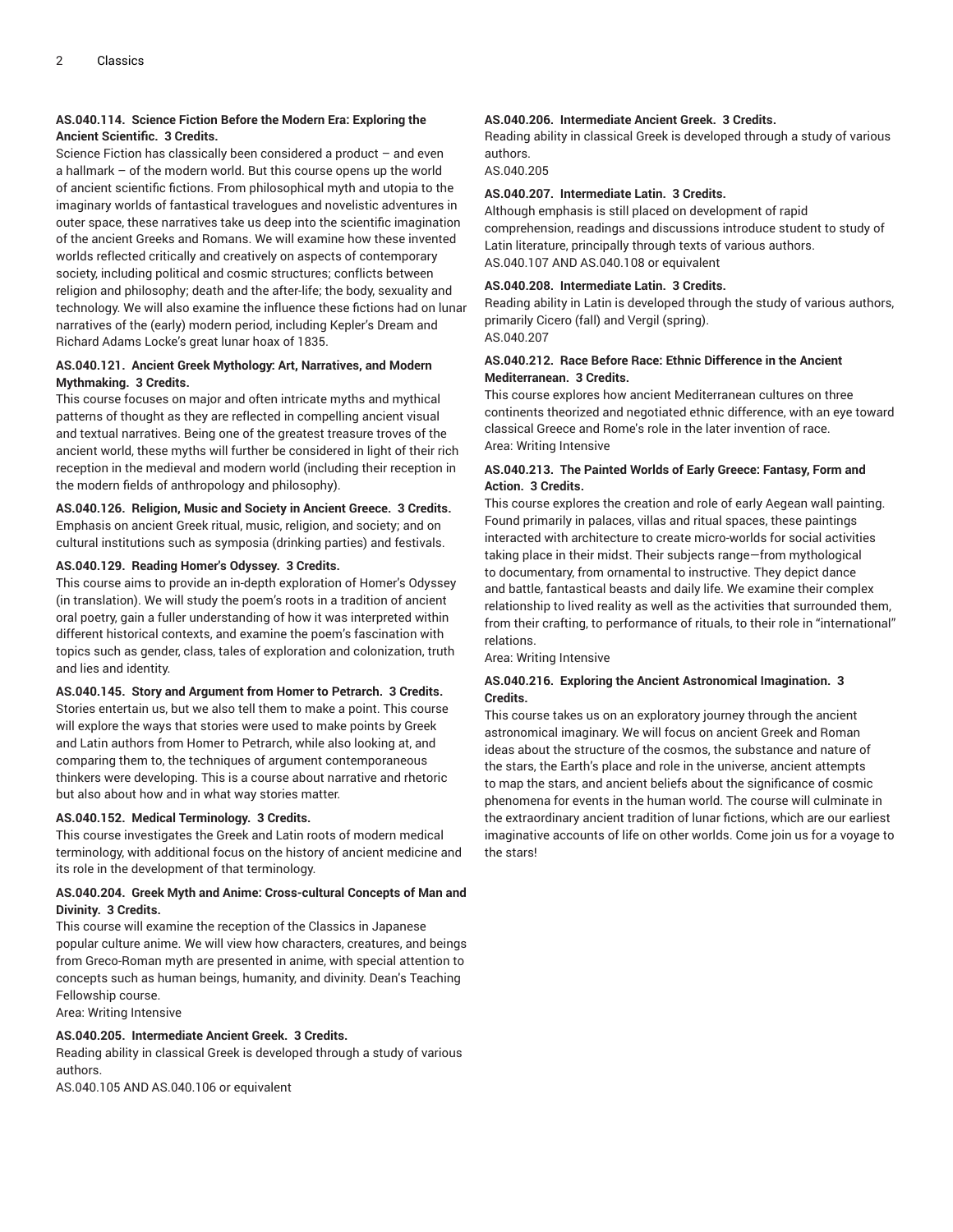## **AS.040.217. A Clash of (Ancient) Civilizations? The Jews in the Graeco-Roman World. 3 Credits.**

Judaism and Hellenism have been traditionally opposed to one another: the Jewish calendar celebrates the triumph of the Maccabees against the Hellenizers at Hannukah, and mourns the destruction of the Jerusalem Temple by the Romans on Tisha Be-Av. However, the relationship between the Jewish people and the Graeco-Roman world can hardly be reduced to a military confrontation. Did these apparently opposite worlds influence one another? How were the Jews viewed among the Greeks and the Romans and the many other ethnic groups living in the ancient Mediterranean, and how did they view Greek and Latin culture? What did they have to offer on the international, multilingual 'cultural market' of the Graeco-Roman world? Through a selection of ancient texts and modern scholarship, this course analyzes the vicissitudes of the Jewish people and of Judaism from the Hellenistic Age to the Late Antique, throughout the centuries in which Greeks, Romans and Jews found themselves living "under one roof". All readings in English. Dean's Teaching Fellowship course.

**AS.040.218. Celebration and Performance in Early Greece. 3 Credits.** Surviving imagery suggests that persons in Minoan and Mycenaean societies engaged in various celebratory performances, including processions, feasts, and ecstatic dance. This course explores archaeological evidence of such celebrations, focusing on sociocultural roles, bodily experience, and interpretive challenges.

## **AS.040.232. Island Archaeology: The Social Worlds of Crete, Cyprus and the Cyclades. 3 Credits.**

Islands present highly distinctive contexts for social life. We examine three island worlds of the third and second millennia BCE through their archaeological remains, each with its particularities. These are places where water had a unique and powerful meaning, where boat travel was part of daily life, where palaces flourished and where contact with other societies implied voyages of great distance across the sea. Class combines close study of material culture and consideration of islandspecific interpretive paradigms; students work with artifacts in the JHU Archaeological Museum.

## **AS.040.245. Heroes: The Ancient Greek Way. 3 Credits.**

Students will acquire more in-depth knowledge of Ancient Greek literature by reading and discussing its most important and famous texts, from the Iliad and the Odyssey to tragedy to philosophy. Knowledge of Greek is not required.

AS.040.111 OR AS.040.121

## **AS.040.300. The Ancient Novel. 3 Credits.**

In this course we will follow the fortunes of the ancient Greek and Roman novels.

AS.040.103 OR AS.040.104 OR AS.040.111 OR AS.040.112 OR AS.040.121 OR AS.040.133 OR AS.040.245

## **AS.040.302. Greek Tragedy: Human Passions and Divine Power. 3 Credits.**

This course introduces students to the significance of Greek theater in its original context and to masterpieces of Greek tragedy such as Medea, Oedipus the King, and The Bacchae. Readings will be in English. No Greek is required. Recommended Course Background: AS.040.111 Ancient Greek Civilization, AS.040.121 Ancient Greek Mythology, or some exposure to ancient Greek culture.

## **AS.040.305. Advanced Ancient Greek. 3 Credits.**

This course aims to increase proficiency and improve comprehension of the ancient Greek language. Intensive reading of ancient Greek texts, with attention to grammar, idiom, translation, etc. Reading of prose or verse authors, depending on the needs of students. Specific offerings vary. Colisted with AS.040.705.

AS.040.205 AND AS.040.206 or equivalent

## **AS.040.306. Advanced Ancient Greek. 3 Credits.**

This course aims to increase proficiency and improve comprehension of the ancient Greek language. Intensive reading of ancient Greek texts, with attention to grammar, idiom, translation, etc. Reading of prose or verse authors, depending on the needs of students. Specific offerings vary. Colisted with AS.040.702.

AS.040.205 AND AS.040.206 or equivalent

## **AS.040.307. Advanced Latin Prose. 3 Credits.**

This course aims to increase proficiency and improve comprehension of the Latin language. Intensive reading of Latin texts, with attention to grammar, idiom, translation, etc. Specific offerings vary. Co-listed with AS.040.707.

AS.040.207 AND AS.040.208 or equivalent

## **AS.040.308. Advanced Latin Poetry. 3 Credits.**

The aim of this course is to increase proficiency and improve comprehension of the Latin language. Intensive reading of Latin texts, with close attention to matters of grammar, idiom, and translation. Colisted with AS.040.710.

AS.040.207 AND AS.040.208 or equivalent

## **AS.040.348. Worlds of Homer. 3 Credits.**

Through texts, art, and archaeological remains, this course examines the various worlds of Homer--those recalled in the Iliad and Odyssey, those within which the epics were composed, and those born of the poet's unique creative work. Class will make museum visits. Ancient texts read in translation..

## **AS.040.400. The Archaeology of Cyprus: Investigating a Mediterranean Island World in the JHU Museum. 3 Credits.**

This course explores the visual and material worlds of ancient Cyprus from the earliest human evidence through the Iron Age. Class involves regular analysis of artifacts based in the Archaeological Museum.

## **AS.040.407. Survey of Latin Literature I: Beginnings to the Augustan Age. 3 Credits.**

This intensive Latin survey is designed for very advanced undergraduate students--normally those who have completed two semesters of Advanced Latin (AS.040.307/308)--and PhD students preparing for their Latin translation exam. In this course, the first half of a year-long sequence, we will read substantial texts of major Republican and some Augustan authors. The weekly pace is designed to inculcate greater speed and accuracy in Latin reading, and provide significant coverage of various kinds of texts.Recommended background: AS.040.307-308 or equivalent

AS.040.307 AND AS.040.308 or permission of instructor.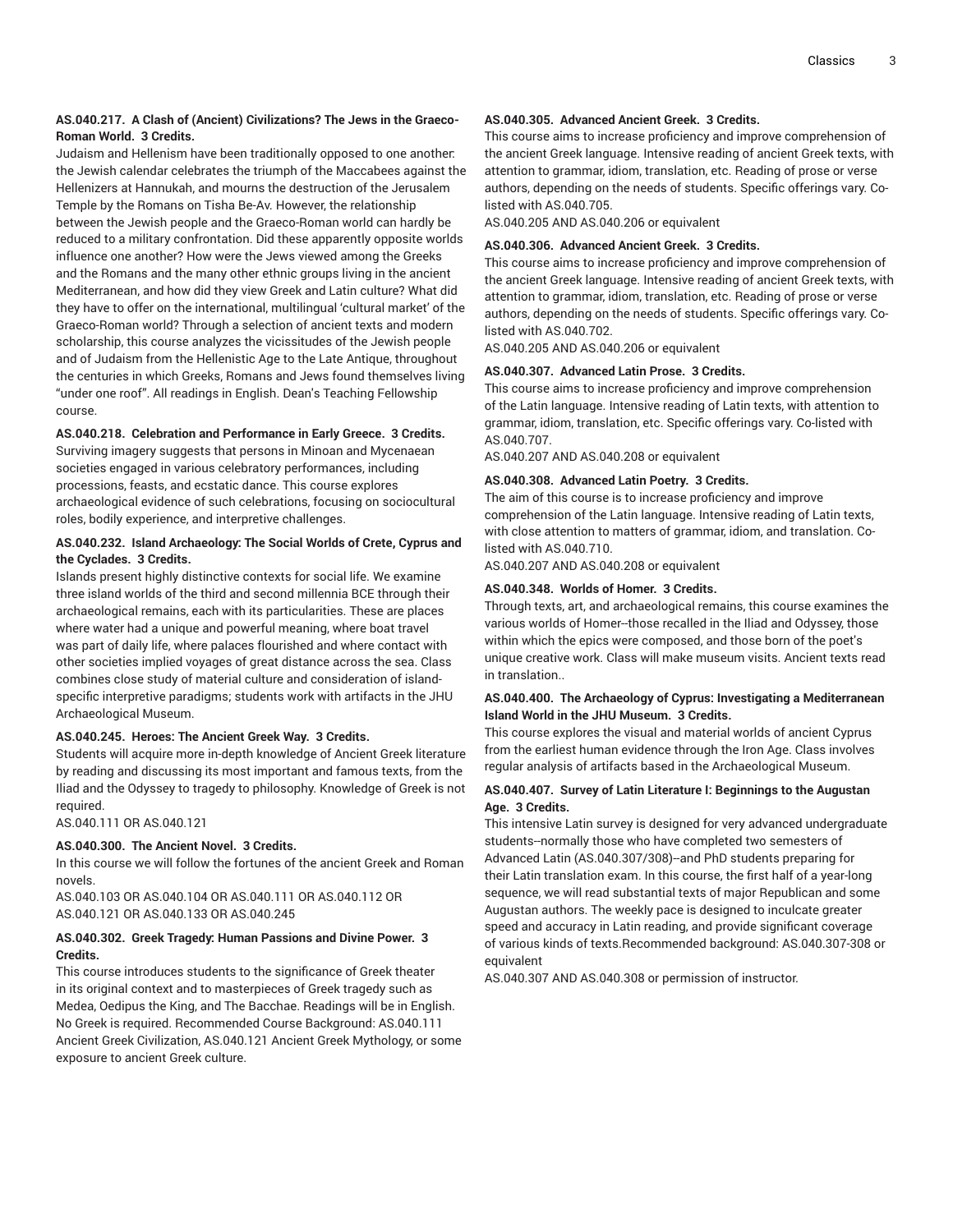## **AS.040.408. Survey of Latin Literature II: Early Empire to the Post-Classical Period. 3 Credits.**

This intensive Latin survey is designed for very advanced undergraduate students (normally those who have completed the regular undergraduate sequence through the advanced level) and PhD students preparing for their Latin translation exam. In this course, the second half of a year-long sequence, we will read substantial texts of major Imperial authors, as well as a selection of works from Late Antiquity and the Post-Classical period. The weekly pace is designed to inculcate greater speed and accuracy in Latin reading and to provide significant coverages of various kinds of texts. Prior completion of AS.040.407 preferred but not required. AS.040.307 AND AS.040.308 or equivalent.

## **AS.040.417. Survey of Greek Literature I: Homer to the Classical Period. 3 Credits.**

We shall read an extensive selection of major texts of Greek literature from Homer to the classical period.

## **AS.040.418. Survey of Greek Literature II: Hellenistic Period to Imperial Period. 3 Credits.**

We shall read, in the original Greek, major authors of Greek Literature from the Hellenistic period to the Imperial period.

## **AS.040.420. Classics Research Lab. 3 Credits.**

This course gives participants a unique opportunity to engage directly in empirical research and its interpretation and dissemination. Topics vary. There are no prerequisites, but potential students should contact the instructor for permission to enroll.

## **AS.040.501. Independent Study. 3 Credits.**

You must request Independent Academic Work using the Independent Academic Work form found in Student Self-Service: Registration > Online Forms.

## **AS.040.502. Independent Study. 1 - 3 Credits.**

You must request Independent Academic Work using the Independent Academic Work form found in Student Self-Service: Registration > Online Forms.

## **AS.040.520. Honors Research. 1 - 3 Credits.**

You must request Independent Academic Work using the Independent Academic Work form found in Student Self-Service: Registration > Online Forms.

## **AS.040.600. The Archaeology of Cyprus: Investigating a Mediterranean Island World in the JHU Museum.**

This course explores the visual and material worlds of ancient Cyprus from the earliest human evidence through the Iron Age. Class involves regular analysis of artifacts based in the Archaeological Museum.

## **AS.040.601. Cosmopoetics: Aratus, Manilius and the Literature of the Stars.**

This seminar will explore two ancient Greek/Roman poems about the stars: Aratus' ancient Greek poem Phaenomena (3rd century BCE) – which was second only to the Homeric epics in terms of popularity among ancient readers - Manilius' Latin poem, Astronomica (1st century CE) - and ancient catasterism-literature (myths about figures who are converted into stars). Key points for discussion will include the politics and poetics of mapping the night sky, intersections with the scientific/ philosophical tradition, the didactic voice, the interpretation of celestial phenomena and the stars' perceived influence on terrestrial events, and the extraordinarily rich visual tradition that accompanies Aratus' poem and the katasterismoi in particular. The seminar will include sessions working on early astronomical materials from our Special Collections. In order to guarantee maximum accessibility, we will approach these texts in translation, and extra provision will be made for Classics students and others who wish to study the texts in the original Greek and Latin language.

## **AS.040.603. Homer's Odyssey.**

This seminar proposes an in-depth exploration of Homer's Odyssey. One of the monumental epics of ancient Greek and a foundational text of world-literature, the Odyssey examines, through one man's quest to make his way home, profound questions concerning the nature of identity, the meaning of suffering, the importance of sharing stories, and the strange allure of poetry itself. We will study Books 1-12 of the poem in the original Greek in order to gain advanced understanding of its language and style. Emphasis will also be placed on the study of commentaries and scholarship in order to enhance our understanding of the poem's themes, the transmission of the text, and the historical, literary and social contexts in which-and in response to which-it grew.

## **AS.040.605. Orality and Writing in the Literary Culture of the Early Roman Empire.**

This graduate seminar focuses on the oral practices that constitute "literary culture" in Rome in the first and second centuries CE: declamation, recitation, disputation emerging from reading, and the relationship of these practices to both literary "publication" and to arenas of traditional oratory such as the courts and the Senate. Weekly assignments will include substantial readings in Latin.

## **AS.040.608. Neo-Latin.**

This seminar will introduce participants to the reading, editing, translation, and interpretation of humanist Latin, with training in the ancillary skills of paleography, codicology, and textual criticism.

## **AS.040.610. Biography and the Hero.**

This graduate seminar will involve a close reading and study Plutarch's Life of Romulus, particularly in relation to the paired Life of Theseus. We will examine Plutarch's frameworks and principles for "life writing" in general, as well as his understanding and application of the traditional concepts of the Greek "hero" and Roman exemplum, to shed light on his poetics in this mythistorical "biography."

## **AS.040.611. Labor in Latin Literature.**

This graduate seminar examines work and labor in Latin literature, beginning with a close reading of Vergil's Georgics in Latin. We will pay particular attention to the female, enslaved, and non-human labor that elite male authors silence or sublimate, as well as the interpretive and methodological challenges that arise. Students will co-design the reading list; lead discussions around texts, topics and theories relevant to their research; and workshop one abstract, one grant proposal, and one conference paper each. Reading ability in Latin is required.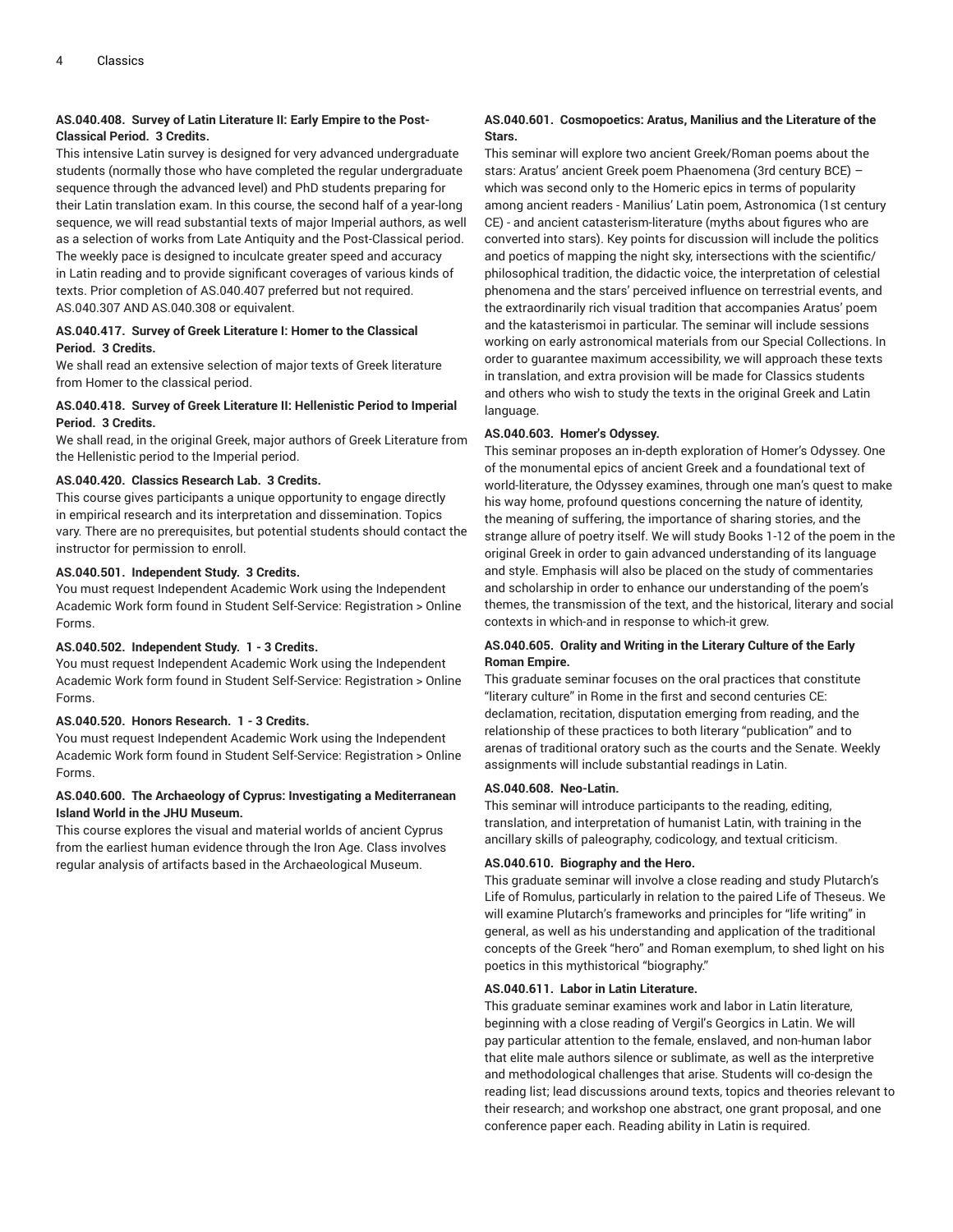## **AS.040.613. Things with Lives in the Ancient Mediterranean.**

With a focus on material culture from the ancient Mediterranean, this seminar explores the diversity of ways in which objects may be understood to have lives or to be active elements of humans' lived experience. The seminar meets in the Archaeological Museum, where we can pair direct examination of objects with an exploration of multiple theoretical approaches and interests, such as object biography and agency, affordance theory, object-oriented ontologies, material animacies, embodiment, ecological and enactive perception, and the ongoing post-depositional existences of archaeological material. Students will eventually select an object as the focus of an individual research project.

## **AS.040.614. Ancient Allegorical Interpretations of Greek Literature.**

We shall look at several allegorical readings offered in antiquity to interpret myths and literary works, especially, but not only, the epics of Homer.

## **AS.040.622. Angelo Poliziano: Renaissance Humanism and Classical Antiquity.**

This course will survey works in Latin and the vernacular by the fifteenthcentury Florentine humanist Angelo Poliziano, with particular attention to his correspondence, and with recourse to a variety of theoretical approaches, from classical reception theory to queer theory. Good reading ability in classical Latin is required; the same in Italian is ideal but not required.

#### **AS.040.626. Plato and Poetry.**

This graduate seminar will explore Plato's contributions to the "old quarrel" between poetry and philosophy, encompassing such topics as the relationship between poetic inspiration and human reason, the role of literature in pedagogy, and the metaphysical implications of poetic fiction. We will focus on several Greek texts from the Platonic corpus related to these themes, as well as some later sources that engage with Platonic ideas.

#### **AS.040.637. Competition in the Early Roman Empire.**

A well-documented feature of the middle to late Roman republic is the ferocious competitiveness of the aristocracy, and the governing class in particular. These people competed for prestige and glory on the battlefield, for offices and honors in government and administration, for visibility in public building, in forensic oratory in the courts, in deliberative oratory in various assemblies, and sometimes in literary production. Less well-understood is how the competitiveness of this group manifested itself in the early imperial age, as the emergence of the emperor shut down competition in some of these arenas and fundamentally changed the character of the competition in others. This seminar considers how some old arenas changed under the Imperial regime, and examines new forms that aristocratic competition assumed to make up for the arenas that had altogether disappeared.

#### **AS.040.638. Ancient Literary Criticism.**

This course covers essential Greek and Latin texts (e.g. Plato, Aristotle, Horace, Plutarch) and the commentary tradition (e.g. scholia to Homer and other important authors). Focus is on poetic texts, with some prose.

#### **AS.040.641. Reception of the Greek Novel.**

In this course, we will follow the fortunes of the Greek novels from the Byzantine period onward, focusing especially on Heliodorus' \_Aethiopica\_. Knowledge of Greek is highly desirable but not required.

#### **AS.040.702. Reading Ancient Greek Poetry.**

This reading seminar is intended to train graduate students in direct and critical work on primary sources. Co-listed with AS.040.306.

## **AS.040.705. Reading Ancient Greek Prose.**

This reading seminar is intended to train graduate students in direct and critical work on primary sources. Co-listed with AS.040.305. Recommended Course Background: AS.040.205-AS.040.206.

#### **AS.040.707. Reading Latin Prose.**

This reading seminar is intended to train graduate students in direct and critical work on primary sources. Co-listed with AS.040.307.

#### **AS.040.710. Reading Latin Poetry.**

This reading seminar is intended to train graduate students in direct and critical work on primary sources. Co-listed with AS.040.308. Recommended Course Background: AS.040.207-AS.040.208.

**AS.040.801. Independent Study.**

**AS.040.802. Independent Study.**

**AS.040.806. Master's Thesis Research.**

**AS.040.807. Master's Thesis Research.**

## **AS.040.809. Exam Preparation.**

Study in preparation for a comprehensive oral exam, required to become a PhD candidate, and consisting of three fields in classics and related areas.

#### **AS.040.810. Exam Preparation.**

Study in preparation for a comprehensive oral exam, required to become a PhD candidate, and consisting of three fields in classics and related areas

**AS.040.814. Dissertation Research.** No Audits.

**AS.040.815. Dissertation Research.** No Audits.

## **Cross Listed Courses**

## **Archaeology**

#### **AS.136.101. Introduction To Archaeology. 3 Credits.**

An introduction to archaeology and to archaeological method and theory, exploring how archaeologists excavate, analyze, and interpret ancient remains in order to reconstruct how ancient societies functioned. Specific examples from a variety of archaeological projects in different parts of the world will be used to illustrate techniques and principles discussed.

#### **English**

## **AS.060.604. Philology.**

An examination of the many ways (both as old and then 'New', but also as the subject of a key 'return') that 'philology' has been claimed as the master category of literary study. The nuts and bolts of older philological procedures as well as the broadest theoretical claims for the term will be attended to.

Area: Writing Intensive

#### **AS.060.629. The History of the Book.**

The course will account for the major transformations in the media used for writing from the scroll to the web as well as the rich account of this history and its theorizations.

Area: Writing Intensive

## **First Year Seminars**

#### **AS.001.121. FYS: Socrates and his Intellectual Context. 2 Credits.**

This First-Year Seminar will focus on the figure of Socrates. Socrates wrote nothing, so we depend on others for our knowledge of him. We will examine the ways he is portrayed by several different authors, including Plato. We will also examine some other ideas around in his time - some of which were pretty radical - and consider how he may have reacted to them. Finally, we will examine his influence on later thought.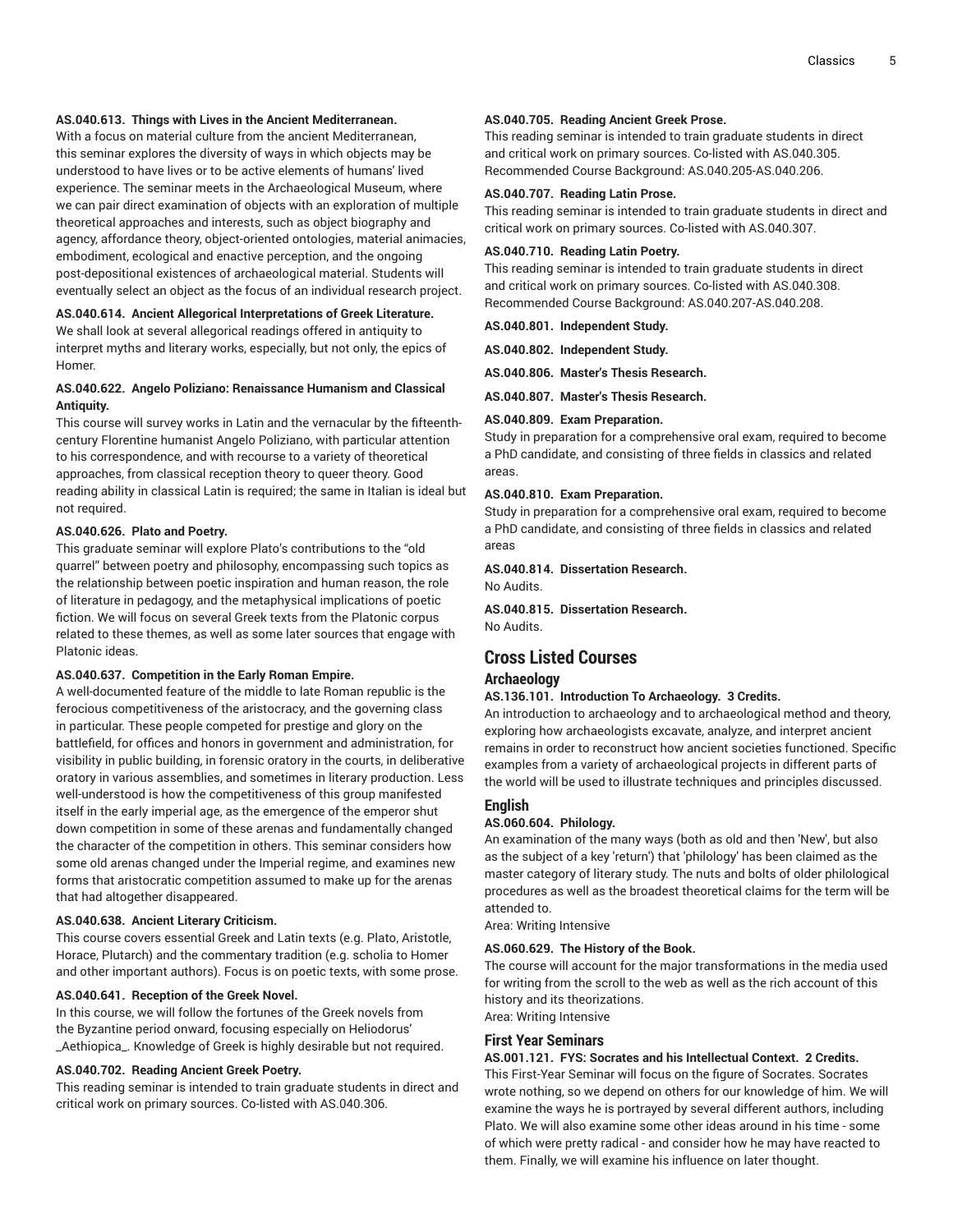## **AS.001.148. FYS: Dining and drinking in the ancient Mediterranean world. 3 Credits.**

This First-Year Seminar focuses on the cultures of dining and drinking in the ancient Greek and Roman worlds, with excursions into the foodways of other ancient societies abutting the Mediterranean basin. We will investigate the social practices and values that are associated with conviviality in these societies, and how such practices and values change over time. We will consider the kinds of communities that these practices construct, and how and to what extent different kinds of people are included, excluded, or placed in a social hierarchy by their participation in these practices. Special attention will be given to feasting as represented in the Homeric poems, especially the Odyssey; to the Archaic and Classical Greek symposion; and to the Roman convivium and other dining forms extending to late Antiquity. Fueling our investigation and underpinning our discussions will be a wide variety of ancient Greek and Roman texts (to be read in English translation); images and representations of ancient dining in diverse visual media, including Greek vase painting, Roman wall painting, and mosaics; and archaeological evidence for the spaces, settings, and implements of ancient dining and drinking. Throughout, we will engage with key scholarship on aspects of this topic. The seminar includes visits to the Walters Art Museum, the Baltimore Museum of Art, and the Johns Hopkins Archaeological Museum, all of which house objects that illuminate our inquiry. It may also involve screenings of films or clips featuring modern imaginative reconstructions of ancient dining events.

## **AS.001.161. FYS: Books, Authenticity, and Truth. 3 Credits.**

We are living through a crisis in how we take in information. Bombarded by information of all sorts coming at us on phones, tablets, and computer screens, it can be difficult to make sense of it all and harder still to determine whether something is true or false, authentic or inauthentic. The scale and speed of the change in media that we are undergoing is unprecedented in human history. Nevertheless, people in the past have faced moments of crisis – moments when writing seemed unreliable, when the format of written information changed, and when new publication formats forced reevaluations of the nature of truth. This First-Year Seminar will take us from Greco-Roman antiquity to the modern age, with stops along the way in the European Middle Ages, Renaissance, and Enlightenment. We will read selected texts that illuminate the place of writing, books, and the search for truth, think about the structure of libraries in the western Middle Ages and Renaissance, do extensive hands-on work with rare books, and visit other repositories of information, all toward the end of evaluating how the history of books and information can help us in our current quest to make sense of our world.

## **AS.001.179. FYS: Race Before Race - Difference and Diversity in the Ancient Mediterranean. 3 Credits.**

How did the Greeks, Romans, and other ancient Mediterranean peoples understand human difference and diversity? How did they form their senses of self in relation to others and articulate kinship and commonalities across ethnic lines? Did skin color, birthplace, language, and lineage matter in constructing social hierarchies? How did their concepts of class and citizenship, beauty and belonging, differ from ours? Did they have anything akin to modern constructions of race and racism, blackness and whiteness, the 'west' and the 'rest'? If not, when and why were such ideas invented, and how was Greco-Roman culture conscripted in their support? Finally and crucially, what can we do to make "classics" today more equitable, inclusive, and accurate to the multicultural reality of the ancient Mediterranean? This First-Year Seminar examines these questions, and many more, through the literature, art, and history of ancient Greece and Rome, with forays into Egypt, Persia, Judea, and northern Europe. It will introduce you to the diversity of the ancient Mediterranean world, hone your ability to critically interpret and discuss art, literature, and scholarship, and explore how systems of categorizing human difference have historically served power. This course will give you a wider historical lens through which to understand race, racecraft, the "classics," and "Western civilization," revealing all to be dynamic and historically situated discourses that have been used to exert authority, to include or exclude, and to build communities. It will also build student community and comfort discussing sensitive subjects through a combination of field trips, guest lectures, movie nights, and communal meals.

#### **AS.001.180. FYS: Lunar Histories. 3 Credits.**

This First-Year Seminar will take us on an exploratory journey through the history of our Moon, both as a physical body in its own right and as a formative presence in the cultural imagination. As we examine theories about the Moon's nature and role in the cosmos - from antiquity to our modern period, and from science to make-believe - we will delve deep into perplexing questions such as the relationship between scientific and imaginative thought, the role played by conspiracy-theory and hoax in our society, the origins of speculation about extraterrestrial life, and what it means to map and write the history of other worlds... This seminar will include sessions of practical observation of the Moon from the JHU Observatory.

## **History**

#### **AS.100.416. History through Things: Objects, Circulation, and Encounters in the Medieval World. 3 Credits.**

Objects from the past offer a powerful window into a set of experiences not recorded in texts. We will follow objects and things as they appear in lists, letters, and descriptions, as they travel surprising routes, and bring to life the medieval world before 1400. Area: Writing Intensive

#### **AS.100.672. Medieval Materialities: Objects, Ontologies, Texts and Contexts.**

We will use the meanings and methodologies of "materiality" to examine the medieval world, by analyzing objects, texts, networks, patterns of circulation and appropriation, aesthetics and enshrinement, production and knowledge communities.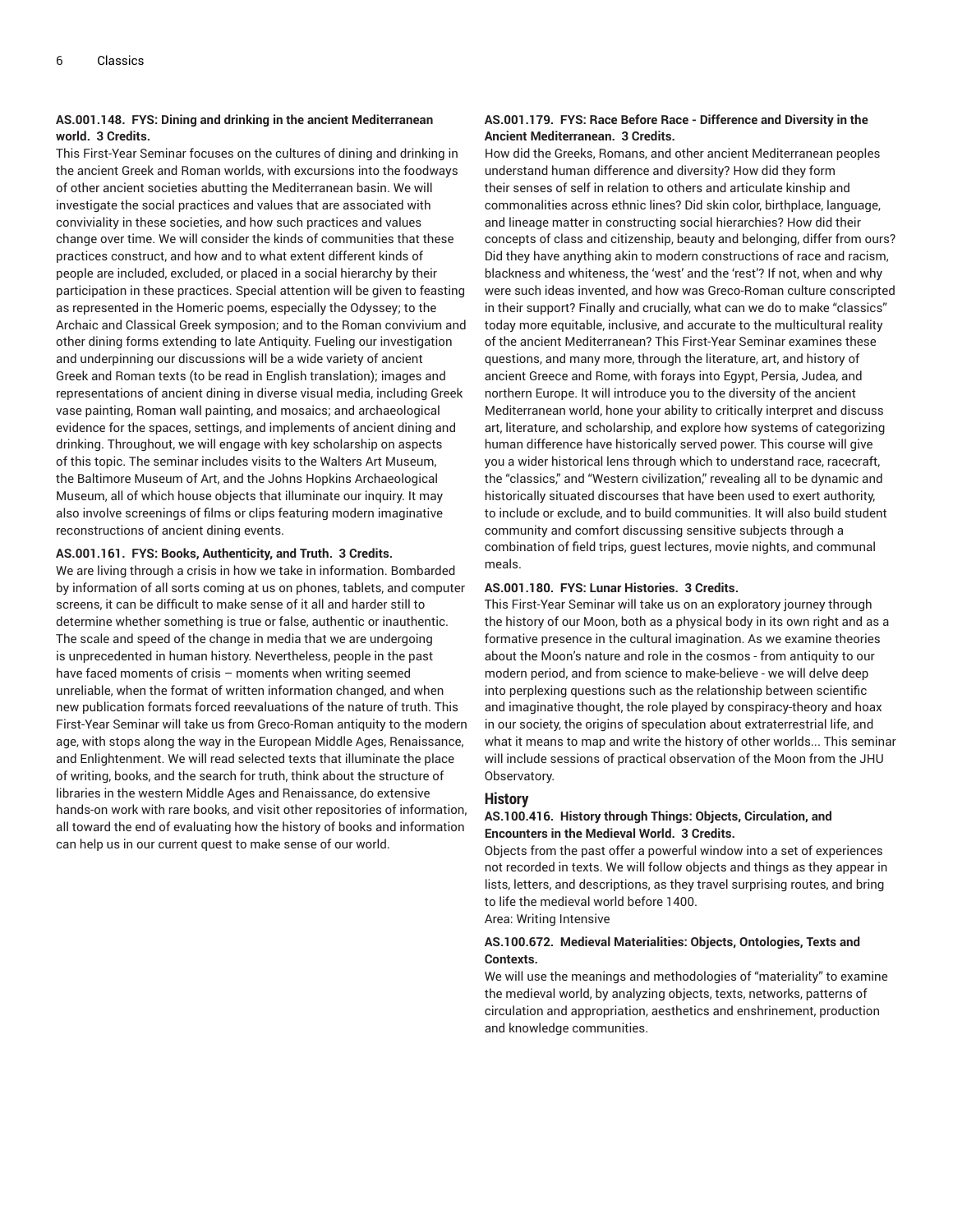## **History of Art**

#### **AS.010.252. Sculpture and Ideology in the Middle Ages. 3 Credits.**

This lecture course will offer a selective, thematic exploration of the art of sculpture as practiced in the Middle Ages, from the fall of the Roman empire in the 4th century CE to height of the Gothic era. The primary concern will be to analyze sculpture in all of its forms – monumental free-standing, architectural, liturgical, and commemorative – as the primary medium utilized by patrons, both private and corporate, to display political messages to an ever growing public.

## **AS.010.309. The Idea of Athens. 3 Credits.**

This thematic course will explore the art, architecture, material culture, and textual evidence from the ancient city of Athens, the many cultures and social positions that made up the ancient city, and the idea of the city as something far beyond its reality. We will take a number of field trips to museums in the area and some of your assignments will be based in local museums.

## **AS.010.431. Obsessed with the Past: the Art and Architecture of Medieval Rome. 3 Credits.**

In antiquity, Rome became the capital of an empire, its growing status reflected in its sophisticated urban planning, its architecture, and the arts. While an abundance of studies explores the revival of this glorious past in the Renaissance, this seminar discusses various ways of the reception of antiquity during the medieval period. We address the practice of using "spolia" in medieval architecture, the appropriation of ancient pagan buildings for the performance of Christian cult practices, the continuation of making (cult)images and their veneration, the meaning and specific visuality of Latin script (paleography and epigraphy) in later medieval art. We discuss the revival and systematic study of ancient knowledge (f. ex. medicine, astronomy, and the liberal arts), in complex allegorical murals. As we aim to reconstruct the art and architecture of medieval Rome, this course discusses ideas and concepts behind different forms of rebuilding and picturing the past, as they intersect with the self-referential character of a city that is obsessed with its own history. Area: Writing Intensive

#### **AS.010.606. Approaches to Ancient Art.**

The discipline of art history has passed through a number of major methodological and theoretical shifts since its inception (and in particular, over the last thirty years). Foundational disciplinary methods derive principally from the arts of Classical Greece, the Renaissance and contemporary periods. As the discipline embraces an enlarged field of inquiry, particularly drawing upon developments in anthropology, material culture studies, feminism, queer theory, and political theory, additional avenues for understanding the arts of the ancient world are emerging. The seminar focuses on how art historical method and theory – both foundational and emergent – might be profitably applied to the subfields of the ancient Near East and eastern Mediterranean (understood in the broadest sense).

Area: Writing Intensive

## **AS.010.625. Art and Interaction in the Bronze Age Eastern Mediterranean.**

The arts of the Near East, Aegean and Egypt are typically taught separately from one another. However, the Mediterranean Sea has always served as a connector, and the diverse cultures of these areas were in close contact with one another for much of their histories. During the Bronze Age (3000 to 1200 BCE), these interactions were particularly dynamic, resulting in a diversity of arts including wall frescoes, precious jewelry, and elaborate furnishings and weaponry. This course examines the arts of the interactions among Near Easterners, Greeks, Egyptians and others. It focuses special attention on the role of artistic products in intercultural relations, including trade, diplomacy, war and imperialism.Students are not expected to have extensive knowledge of all the areas, although some experience in at least one of them will be helpful. The course will interweave establishing a knowledge base necessary to tackle this topic with broader conceptual concerns and interdisciplinary approaches (art historical, archaeological, anthropological, and historical).There will be a final paper.

## **AS.010.660. The Hegemony of Bodies.**

Bodies—material, artistic, political, cartographic—and their breakdown, form the focus of this seminar. Situating this inquiry in the ancient Mediterranean, we will analyze the human body as an organizing term, giving rise to a robust set of practices and performances. We will consider the conception of atoms as bodies in motion, the role of direct democracy and assembly as they intersect with artistic practices of both figuration and other non-figural corpora, and the emerging body of medical knowledge that would eventually be gathered under the Hippocratic corpus. The Mediterranean sea itself as it connects with other bodies of water and forged connections between different land bodies will also be among the topics we explore. While organized around the ancient Mediterranean and its afterlives, students from all formations are very welcome.

## **Interdepartmental**

**AS.360.133. Freshman Seminar: Great Books at Hopkins. 3 Credits.** Students attend lectures by an interdepartmental group of Hopkins faculty and meet for discussion in smaller seminar groups; each of these seminars is led by one of the course faculty. In lectures, panels, multimedia presentations, and curatorial sessions among the University's rare book holdings, we will explore some of the greatest works of the literary and philosophical traditions in Europe and the Americas. Close reading and intensive writing instruction are hallmarks of this course; authors for Fall 2020 include Homer, Plato, Dante, John Donne, George Herbert, Christina Rosetti, Mary Shelley, Friederick Nietzsche, Isaac Bashevis Singer, Frederick Douglass. Area: Writing Intensive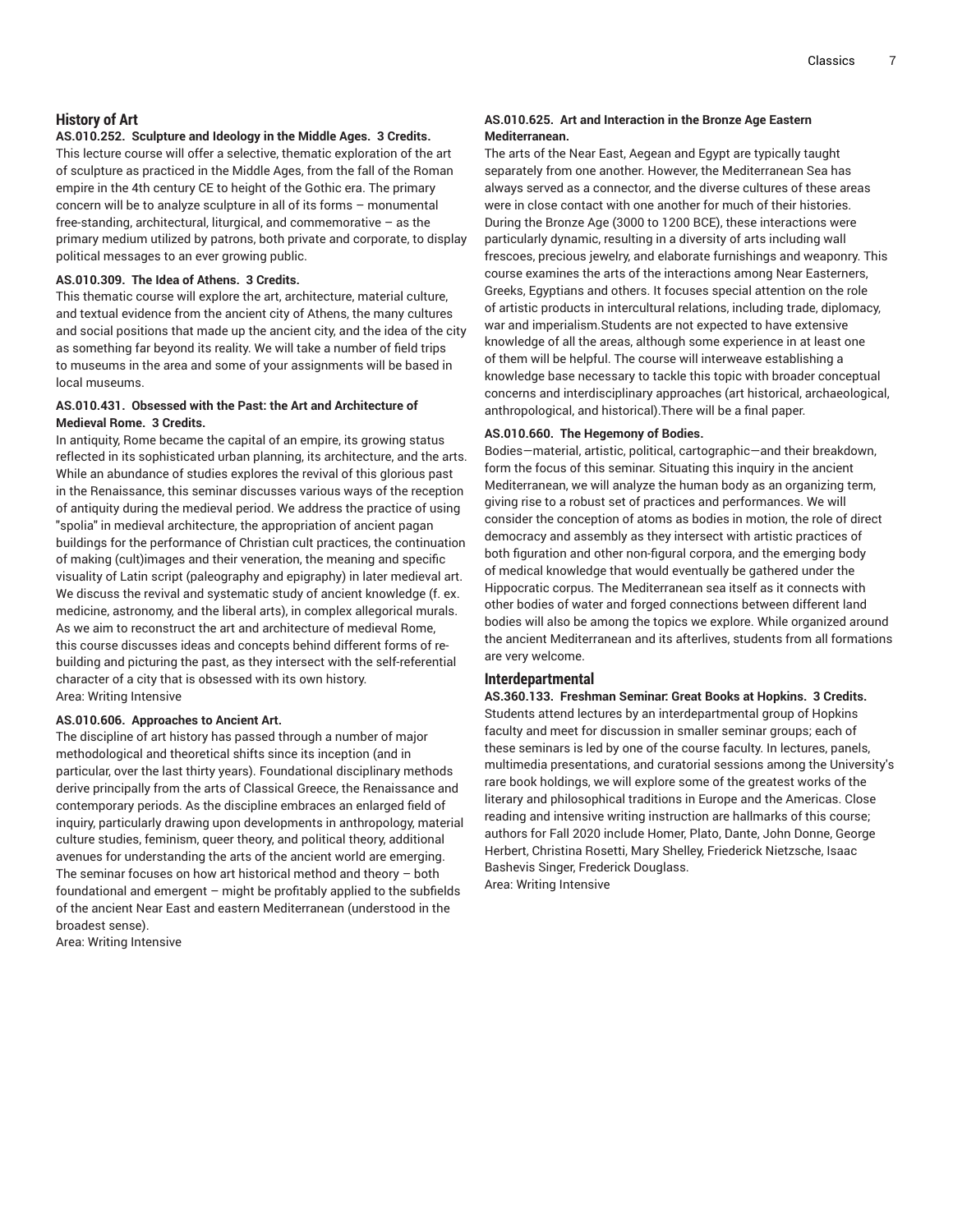#### **Medicine, Science and the Humanities**

## **AS.145.101. Death and Dying in Art, Literature, and Philosophy: Introduction to Medical Humanities. 3 Credits.**

In this course, four essential aspects of the theme of death and dying will be examined: Death and Medicine; Emotional Responses to Death; Burying and Commemorating the Dead; and Conceptions of Death. Specific topics relating to each of these aspects that will be covered include illness and causes of death; prevention of death; suicide; death and grief; burial practices; mourning the dead; public commemoration of the dead; life after death; and death and rebirth. Students will explore these topics from a historical-anthropological perspective with Paul Delnero, a specialist in the history and culture of the ancient Near East (Near Eastern Studies); from a literary perspective, by reading and writing poetry relating to these subjects with the acclaimed poet James Arthur (Writing Seminars); and from a musical perspective, through direct encounters with the music and creative process of the award-winning composer, Michael Hersch (Peabody).

Area: Writing Intensive

## **Modern Languages and Literatures**

#### **AS.211.374. Gendered Voices. 3 Credits.**

The course will explore the notion of 'voice' in order to show how poetry, literature, philosophy, and music have been dealing with it throughout the ages. In particular, by focusing on classical figures such as the Sirens, Circe and Echo, as well as by considering the seminal discussions of the 'voice' in Plato and Aristotle, the course will address the gendered nature of the voice as a tool to seduce and manipulate the human mind. More specifically, the course will discuss the ways in which male, female, queer, gendered and un-gendered voices embody different functions. Course materials include classical, medieval and early modern sources as well as later rewritings of myths concerned with the voice by authors such as Jules Verne, Karen Blixen, Giuseppe Tomasi di Lampedusa, and Italo Calvino. A selection of theoretical works (e.g. Cavarero, Silverman, Dollar, Butler) will also be discussed. The course is taught in English and all materials will be available in English translation; Italian majors and minors should enroll in section 2.

Area: Writing Intensive

## **AS.211.477. Renaissance Witches and Demonology. 3 Credits.**

Who were the witches? Why were they persecuted for hundreds of years? Why were women identified as the witches par excellence? How many witches were put to death between 1400 and 1800? What traits did European witch-mythologies share with other societies? After the witch-hunts ended, how did "The Witch" go from being "monstrous" to being "admirable" and even "sexy"? Answers are found in history and anthropology, but also in medicine, theology, literature, folklore, music, and the visual arts, including cinema.

Area: Writing Intensive

Students who have already taken AS.214.171 cannot take AS.211.477.

#### **AS.211.606. Literature and Truth: Forgery and Fakes.**

Forgery is an eternal problem. It is a literary tradition in its own right, with connections to politics, Classics, religion, philosophy, and literary theory. Spurious writings impinge on social and political realities to a degree rarely confronted by criticism. This course offers a reading of the sort traditionally reserved for canonical works of poetry and prose fiction, spotlighting forgery's imaginative vitality and its sinister impact on scholarship. Students will study manuscripts and incunabula drawn from JHU's Bibliotheca Fictiva, the world's premier collection of literary forgeries.

Area: Writing Intensive Students cannot have taken AS.214.606.

#### **AS.211.714. Ariadne's Threads: Metamorphosing Mythologies.**

Abandoned by Theseus, Ariadne lamenting on the shore of Naxos embodies one of the most powerful tropes in literature and the arts. The fate of the heroine who helped Theseus out of the labyrinth became herself a thread (indeed, an inexhaustible series of threads) running across the ages and populating the imagination of poets, painters, composers. After exploring in detail the classical sources that canonized Ariadne's myth (Catullus, Carmina, 64; Ovid, Heroides, 10) as well as references to the myth found in other classical authors (Homer, Hesiod, Pausanias, Plutarch, Propertius), we will turn to the reception of Ariadne in literature and music (Ariosto, Rinuccini-Monteverdi, Haydn, Nietzsche, Strauss-Von Hofmannsthal). The analysis of the various case studies will focus on the rhetorical and poetical devices used by poets and composers to reenact the vocal features of Ariadne's lament.

#### **AS.211.753. The Renaissance Comic Romance.**

In the fifteenth and sixteenth centuries, Italian and French humanists transformed the medieval adventure stories of Charlemagne's and Arthur's knights. The course concentrates on Luigi Pulci's earthy, bourgeois Morgante, Teofilo Folengo's Macaronic (Latin/Italian dialect) Baldus, and Rabelais's encyclopedic Gargantua and Pantagruel, combining close analysis of their linguistic and narrative fabric with examples of their influence on later comic narrative masterpieces. Area: Writing Intensive

#### **Near Eastern Studies**

## **AS.130.245. The Archaeology of Gender in the Ancient Eastern Mediterranean. 3 Credits.**

How do art historians and archaeologists recover and study genders and sexualities of ancient people? This writing-intensive seminar looks at texts and objects from ancient Egypt, Assyria, and Greece through the lens of gender and sexuality studies. Beyond exploring concepts of gender in the ancient Eastern Mediterranean, students will also consider how modern scholars have approached, recovered, and written about ancient gender identities. There are no prerequisites for this course. Area: Writing Intensive

## **AS.133.304. Let's Play! Games from Ancient Egypt and Beyond. 3 Credits.**

The ancient Egyptians played many games, as we do today. Board games, ball games, games of skill, etc., were not only part of daily life, but also had a role to play in religious practices and beliefs. Although the rules of the games are largely unknown to us, archaeological objects, funerary images, and texts help us to better understand their roles and meanings in ancient Egyptian culture. These various sources also show how games reflect some facets of the organization of the society, and reveal how the ancient Egyptians perceived some aspects of their world - social hierarchy, gender division, representation of death, relationship to chance/fate/divine will, etc. This course will present the evolution of games and play in Ancient Egypt from the 4th millennium B.C., with the first board game discovered in the tomb of a woman, through those deposited in the tomb of Tutankhamun, and up to the Roman period, with the games engraved on the ground by soldiers in the fortresses of the Eastern Desert. Particular attention will be paid to the travels of the games - Egyptian games played outside of Egypt and games of foreign origin played inside Egypt - because they allow for a better understanding of the intercultural connections that were established in between Egypt, Nubia, the Near East in general and the Mediterranean world. By replacing the games in their archaeological, historical and cultural contexts, the course is also intended as an original introduction to the civilization of ancient Egypt.